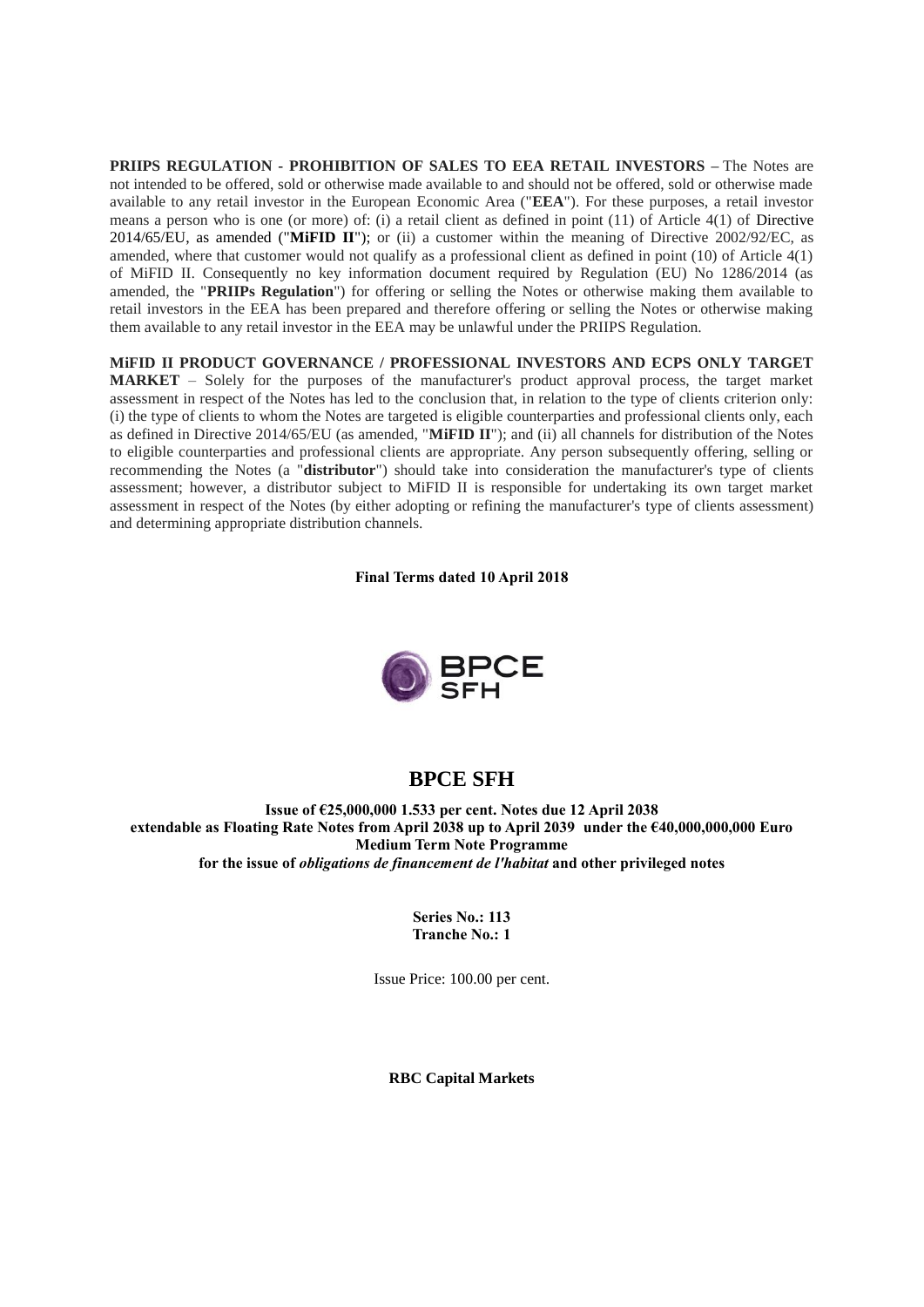#### **PART A - CONTRACTUAL TERMS**

Terms used herein shall be deemed to be defined as such for the purposes of the Conditions set forth in the base prospectus dated 18 May 2017 which received visa No. 17-209 from the *Autorité des marchés financiers* (the "AMF") on 18 May 2017 as supplemented by the supplement dated 2 October 2017 which received visa No. 17-525 from the AMF on 2 October 2017, and by the supplement dated 1 February 2018 which received visa No. 18-033 (together, the "**Base Prospectus**") which together constitute a base prospectus for the purposes of the Prospectus Directive (as defined below).

This document constitutes the final terms (the "**Final Terms**") relating to the notes described herein (the "**Notes**") for the purposes of Article 5.4 of the Prospectus Directive and must be read in conjunction with such Base Prospectus. Full information on the Issuer and the offer of the Notes is only available on the basis of the combination of these Final Terms and the Base Prospectus. The Base Prospectus and these Final Terms are available for viewing on the websites of BPCE (www.bpce.fr) and of the AMF (www.amf-france.org) and during normal business hours at the registered office of the Issuer and at the specified office of the Paying Agent(s) where copies may be obtained. "**Prospectus Directive**" means Directive 2003/71/EC of the European Parliament and of the Council of 4 November 2003, as amended, and includes any relevant implementing measure of such directive in each relevant Member State of the European Economic Area.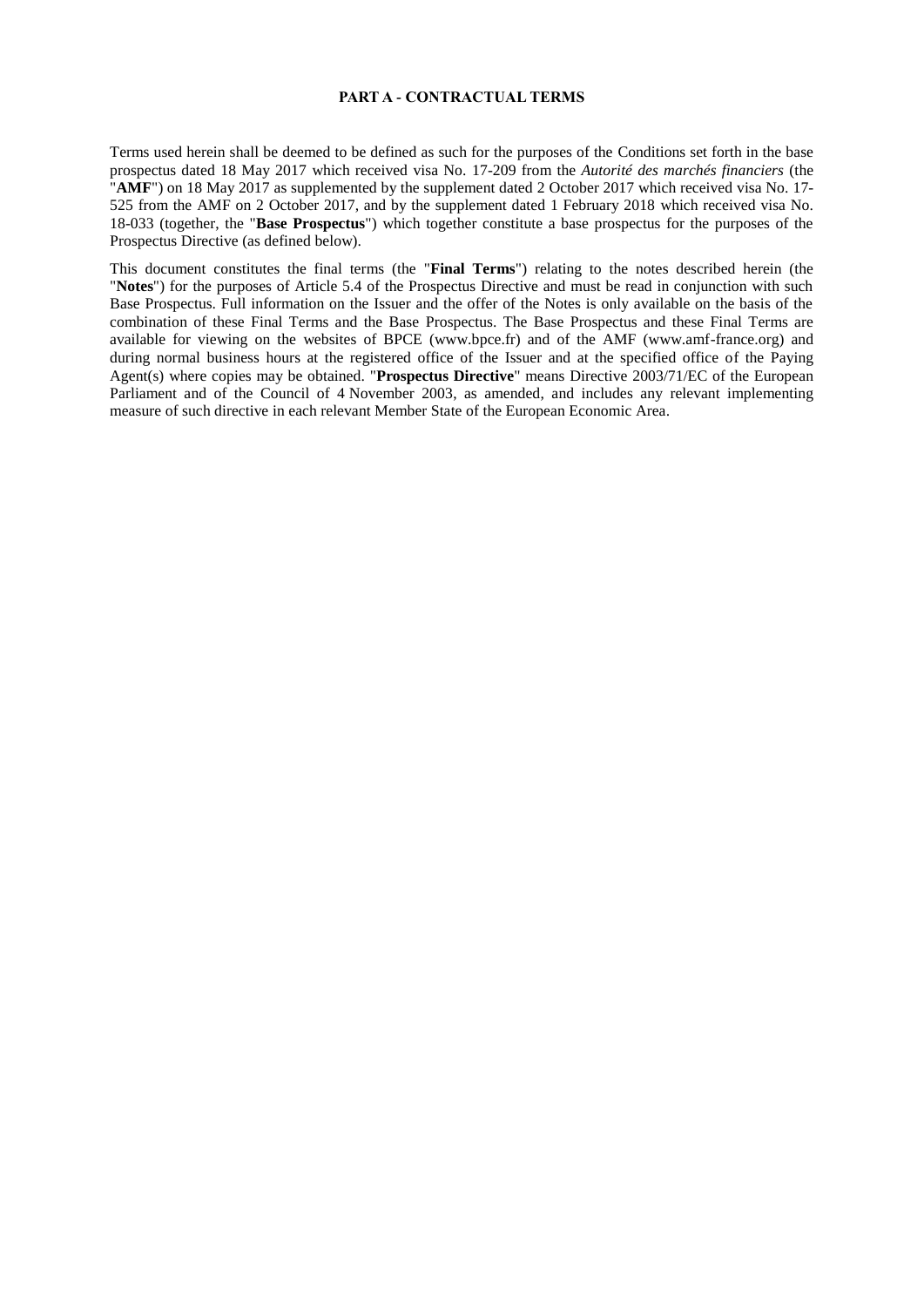| 1.  | (i)                                       | <b>Series Number:</b>                | 113                                                                                                                                                                                                                                                                              |  |
|-----|-------------------------------------------|--------------------------------------|----------------------------------------------------------------------------------------------------------------------------------------------------------------------------------------------------------------------------------------------------------------------------------|--|
|     | (ii)                                      | <b>Tranche Number:</b>               | 1                                                                                                                                                                                                                                                                                |  |
|     |                                           |                                      |                                                                                                                                                                                                                                                                                  |  |
| 2.  |                                           | <b>Specified Currency:</b>           | Euro (" $\epsilon$ ")                                                                                                                                                                                                                                                            |  |
| 3.  | <b>Aggregate Nominal Amount of Notes:</b> |                                      |                                                                                                                                                                                                                                                                                  |  |
|     | (i)                                       | Series:                              | €25,000,000                                                                                                                                                                                                                                                                      |  |
|     | (ii)                                      | Tranche:                             | €25,000,000                                                                                                                                                                                                                                                                      |  |
| 4.  | <b>Issue Price:</b>                       |                                      | 100.00 per cent. of the Aggregate Nominal Amount of<br>the Tranche                                                                                                                                                                                                               |  |
| 5.  |                                           | <b>Specified Denomination(s):</b>    | €100,000                                                                                                                                                                                                                                                                         |  |
| 6.  | (i)                                       | <b>Issue Date:</b>                   | 12 April 2018                                                                                                                                                                                                                                                                    |  |
|     | (ii)                                      | <b>Interest Commencement Date:</b>   | <b>Issue Date</b>                                                                                                                                                                                                                                                                |  |
| 7.  |                                           | <b>Final Maturity Date:</b>          | 12 April 2038                                                                                                                                                                                                                                                                    |  |
| 8.  |                                           | <b>Extended Final Maturity Date:</b> | Specified Interest Payment Date falling on, or nearest<br>to, 12 April 2039                                                                                                                                                                                                      |  |
| 9.  | <b>Interest Basis:</b>                    |                                      | Fixed/Floating Rate                                                                                                                                                                                                                                                              |  |
|     |                                           |                                      | (Further particulars specified below)                                                                                                                                                                                                                                            |  |
| 10. | <b>Redemption/Payment Basis:</b>          |                                      | Subject to any purchase and cancellation or early<br>redemption, the Notes will be redeemed on the Final<br>Maturity Date or the Extended Final Maturity Date, as<br>the case may be at 100 per cent of their Specified<br>Denomination<br>(Further particulars specified below) |  |
| 11. |                                           | <b>Change of Interest Basis:</b>     | Applicable – Fixed/Floating Rate<br>( <i>Further</i><br>particulars specified below in "Fixed/Floating Rate")                                                                                                                                                                    |  |
| 12. |                                           | <b>Put/Call Options:</b>             | Not Applicable                                                                                                                                                                                                                                                                   |  |

**13. Date of corporate authorisations for issuance of Notes obtained**:

Decisions of the *Conseil d'administration* (Board of Directors) of the Issuer (i) dated 14 December 2017 authorising the issue of *obligations de financement de l'habitat* and other resources benefiting from the *privilège* referred to in Article L.513-11 of the French Monetary and Financial Code (*Code monétaire et financier*) up to  $\epsilon$  4,000,000,000 for the period beginning on 1 January 2018 and ending on 31 December 2018 and (ii) dated 5 April 2018 authorising the quarterly programme of borrowings benefiting from such *privilège* up to  $\epsilon$  1,250,000,000 for the second quarter of 2018

# **PROVISIONS RELATING TO INTEREST (IF ANY) PAYABLE**

Applicable before the Switch Date

**14. Fixed Rate Notes Provisions**: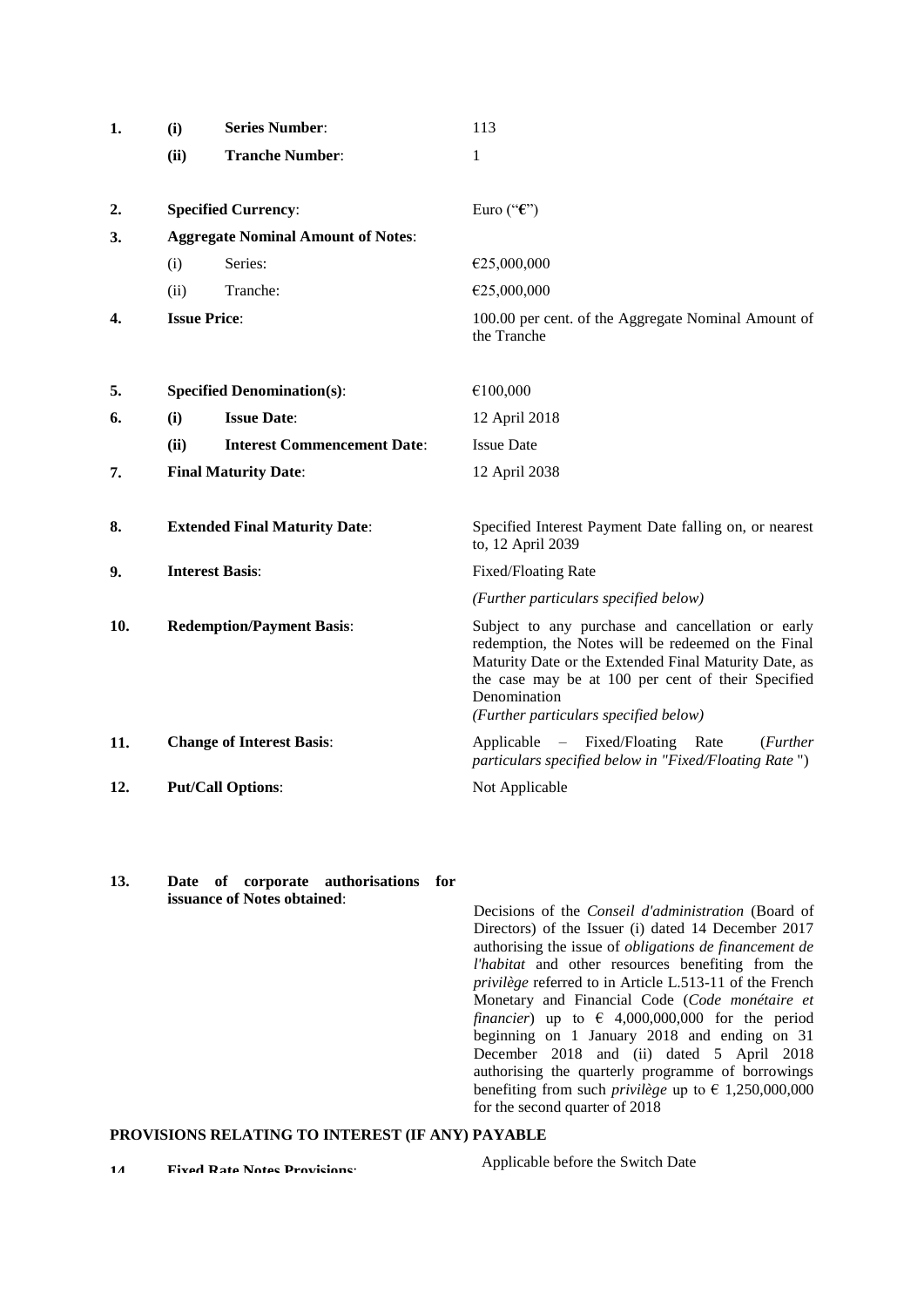| (i)   | $Rate(s)$ of Interest:                  | 1.533 per cent. <i>per annum</i> payable annually in arrear                                                                                           |
|-------|-----------------------------------------|-------------------------------------------------------------------------------------------------------------------------------------------------------|
| (ii)  | Interest Payment Date(s):               | 12 April in each year, from and including 12 April 2019 up<br>to and including the Final Maturity Date                                                |
| (iii) | Fixed Coupon Amount(s):                 | Rate of Interest $\times$ Specified Denomination $\times$ Day Count<br>Fraction (i.e. $\epsilon$ 1,533 per $\epsilon$ 100,000 Specified Denomination) |
| (iv)  | Broken Amount(s):                       | Not Applicable                                                                                                                                        |
| (v)   | Day Count Fraction (Condition $5(a)$ ): | Actual/Actual-ICMA                                                                                                                                    |

- (vi) Determination Dates: 12 April in each year
- (vii) Payment on non-Business Days: As per Conditions
- **15. Floating Rate Notes Provisions**: Applicable after the Switch Date
	- (i) Interest Period(s): The period from and including the Final Maturity Date to but excluding the first Specified Interest Payment Date and each successive period from and including a Specified
		- Interest Payment Date to but excluding the next succeeding Specified Interest Payment Date, up to and excluding the Extended Final Maturity Date or, if earlier, the Specified Interest Payment Date, up to and excluding the Extended Final Maturity Date on which the Notes are redeemed in full, all such dates being subject to adjustment in accordance with the Business Day Convention set out in (v) below
	- (ii) Specified Interest Payment Dates: Payable monthly in arrear on the  $12<sup>th</sup>$  of each month from and including 12 May 2038 up to and including 12 April 2039 all such dated being subject to adjustment in accordance with the Business Day Convention set out in (v) below
	- (iii) First Specified Interest Payment Date: Specified Interest Payment Date falling on, or nearest to, 12 May 2038
	- (iv) Interest Period Date: Specified Interest Payment Date
	- (v) Business Day Convention: Modified Following Business Day Convention
	- (vi) Business Centre(s) (Condition 5(a)): Not Applicable
	- (vii) Manner in which the Rate(s) of Interest is/are to be determined: Screen Rate Determination
	- (viii) Party responsible for calculating the Rate(s) of Interest and/or Interest Amount(s) (if not the Note Calculation Agent): Not Applicable
	- (ix) Screen Rate Determination:(Condition  $5(c)(iii)(C))$  Applicable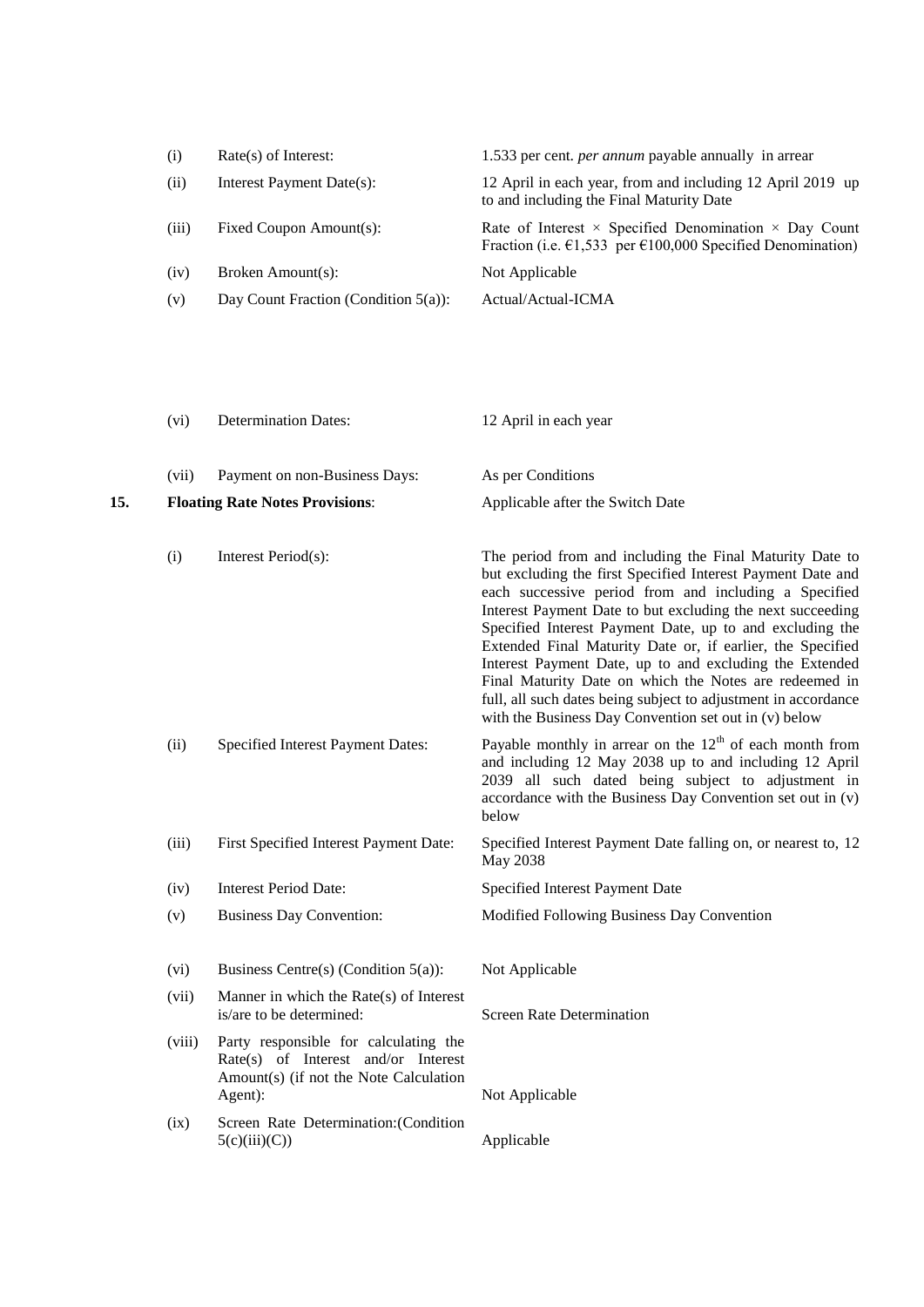|     |                     | - Relevant Rate:                                                                                | EURIBOR 1 month                                                                                                                                                |
|-----|---------------------|-------------------------------------------------------------------------------------------------|----------------------------------------------------------------------------------------------------------------------------------------------------------------|
|     |                     | - Interest Determination Date(s):                                                               | Two (2) TARGET Business Days prior to the first day in<br>each Interest Period                                                                                 |
|     |                     | - Relevant Screen Page:                                                                         | Reuters EURIBOR01 Page                                                                                                                                         |
|     |                     | - Relevant Screen Page Time:                                                                    | Not Applicable                                                                                                                                                 |
|     | (x)                 | <b>FBF</b><br>Determination<br>(Condition<br>$5(c)(iii)(B))$ :                                  | Not Applicable                                                                                                                                                 |
|     | $(x_i)$             | <b>ISDA</b><br>Determination<br>(Condition<br>$5(c)(iii)(A))$ :                                 | Not Applicable                                                                                                                                                 |
|     | (xii)               | Margin(s):                                                                                      | $+0.05$ per cent. <i>per annum</i>                                                                                                                             |
|     | (xiii)              | Rate Multiplier:                                                                                | Not Applicable                                                                                                                                                 |
|     | (xiv)               | Minimum Rate of Interest:                                                                       | 0.00 per cent. per annum                                                                                                                                       |
|     | $\left( xy\right)$  | Maximum Rate of Interest:                                                                       | Not Applicable                                                                                                                                                 |
|     | (xvi)               | Day Count Fraction (Condition $5(a)$ ):                                                         | Actual/360                                                                                                                                                     |
| 16. |                     | <b>Fixed/Floating Rate Notes, Provisions:</b>                                                   | Applicable                                                                                                                                                     |
|     | (i)                 | Issuer Change of Interest Basis:                                                                | Not Applicable                                                                                                                                                 |
|     | (ii)                | Automatic Change of Interest Basis:                                                             | Applicable                                                                                                                                                     |
|     | (iii)               | Rate of Interest applicable to the<br>Interest Periods preceding the Switch<br>Date (excluded): | Determined in accordance with Condition $5(b)$ , as though the<br>Note was a Fixed Rate Note with further variables set out in<br>item 14 of these Final Terms |
|     | (iv)                | Rate of Interest applicable to the<br>Interest Periods following the Switch<br>Date (included): | Determined in accordance with Condition 5(b), as though the<br>Note was a Floating Rate Note with further variables set out<br>in item 15 of these Final Terms |
|     | (v)                 | Switch Date:                                                                                    | 12 April 2038                                                                                                                                                  |
|     | (vi)                | Minimum notice period required for<br>notice from the Issuer:                                   | Not Applicable                                                                                                                                                 |
| 17. |                     | <b>Zero Coupon Notes Provisions</b>                                                             | Not Applicable                                                                                                                                                 |
|     |                     | PROVISIONS RELATING TO REDEMPTION                                                               |                                                                                                                                                                |
| 18. | <b>Call Option:</b> |                                                                                                 | Not Applicable                                                                                                                                                 |
| 19. | <b>Put Option:</b>  |                                                                                                 | Not Applicable                                                                                                                                                 |
| 20. |                     | <b>Final Redemption Amount of each Note:</b>                                                    | €100,000 per €100,000 Specified Denomination                                                                                                                   |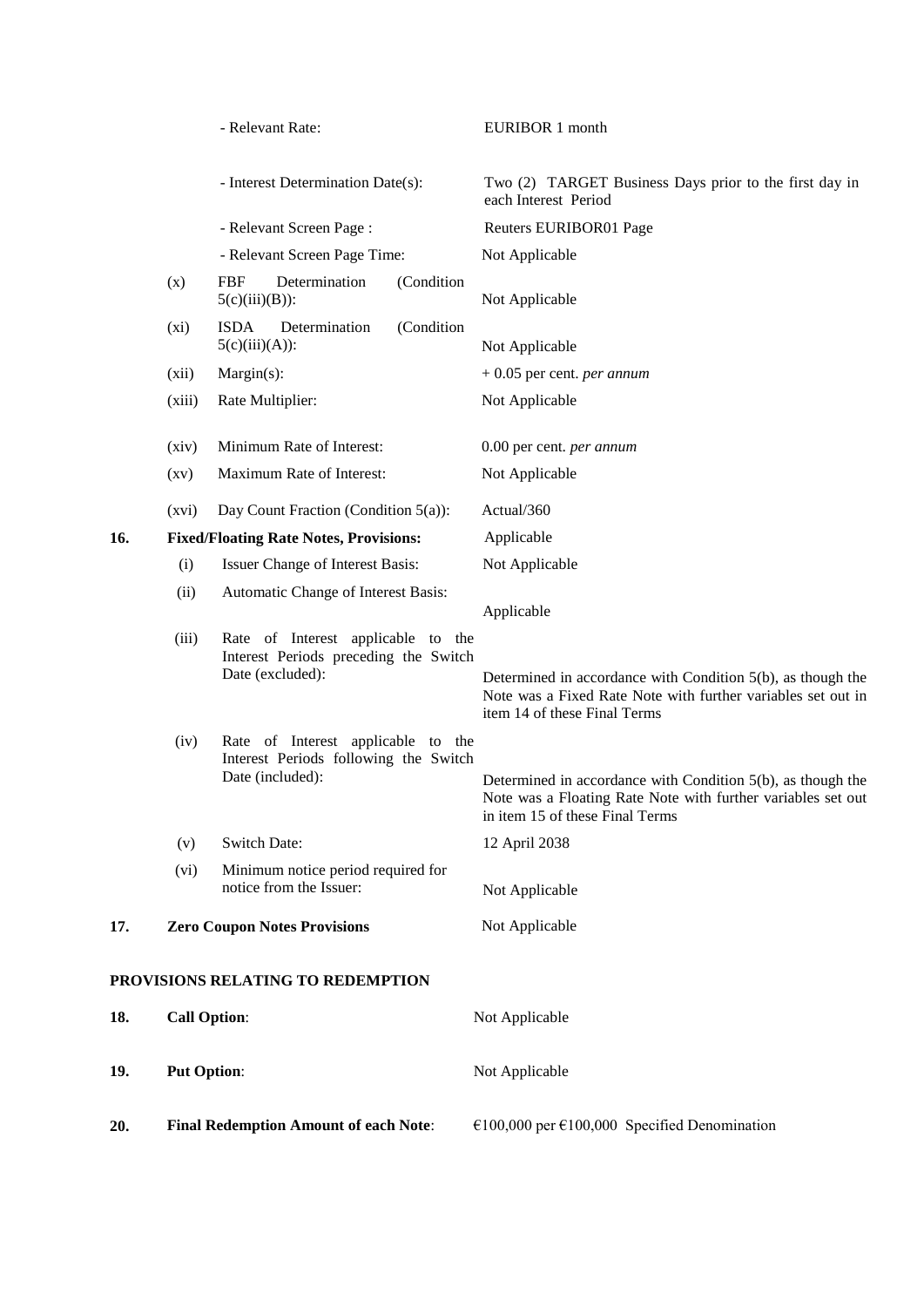| 21. | <b>Redemption by Instalment:</b>                                                                                  | Not Applicable                                                                       |
|-----|-------------------------------------------------------------------------------------------------------------------|--------------------------------------------------------------------------------------|
| 22. | <b>Early Redemption Amount:</b>                                                                                   |                                                                                      |
|     | Early Redemption Amount(s) of each Note<br>payable on early redemption as set out in the<br>Terms and Conditions: | $\epsilon$ 100,000 per $\epsilon$ 100,000 Specified Denomination                     |
| 23. | <b>Purchases (Condition 6(h)):</b>                                                                                | The Notes purchased may be held and resold as set<br>out in the Terms and Conditions |

# **GENERAL PROVISIONS APPLICABLE TO THE NOTES**

| 24.                                                                                                                           |          | <b>Governing law:</b>                                                                                                              | French law                  |  |
|-------------------------------------------------------------------------------------------------------------------------------|----------|------------------------------------------------------------------------------------------------------------------------------------|-----------------------------|--|
| 25.                                                                                                                           |          | <b>Form of Notes:</b>                                                                                                              | <b>Dematerialised Notes</b> |  |
|                                                                                                                               | (i)      | Form of Dematerialised Notes:                                                                                                      | Bearer form (au porteur)    |  |
|                                                                                                                               | (ii)     | <b>Registration Agent:</b>                                                                                                         | Not Applicable              |  |
|                                                                                                                               | (iii)    | Temporary Global Certificate:                                                                                                      | Not Applicable              |  |
| 26.<br>Financial Centre(s) or other special<br>provisions relating to payment dates for<br>the purposes of Condition $7(g)$ : |          |                                                                                                                                    |                             |  |
|                                                                                                                               |          |                                                                                                                                    | Not Applicable              |  |
| 27.                                                                                                                           | mature): | <b>Talons for future Coupons or Receipts to</b><br>be attached to Definitive Materialised<br>Notes (and dates on which such Talons | Not Applicable.             |  |
| 28.                                                                                                                           | Masse:   |                                                                                                                                    |                             |  |

Contractual Masse shall apply

# **RESPONSIBILITY**

I accept responsibility for the information contained in these Final Terms.

Signed on behalf of BPCE SFH:

By: Jean-Philippe Berthaut, *Directeur Général Délégué*

Duly authorised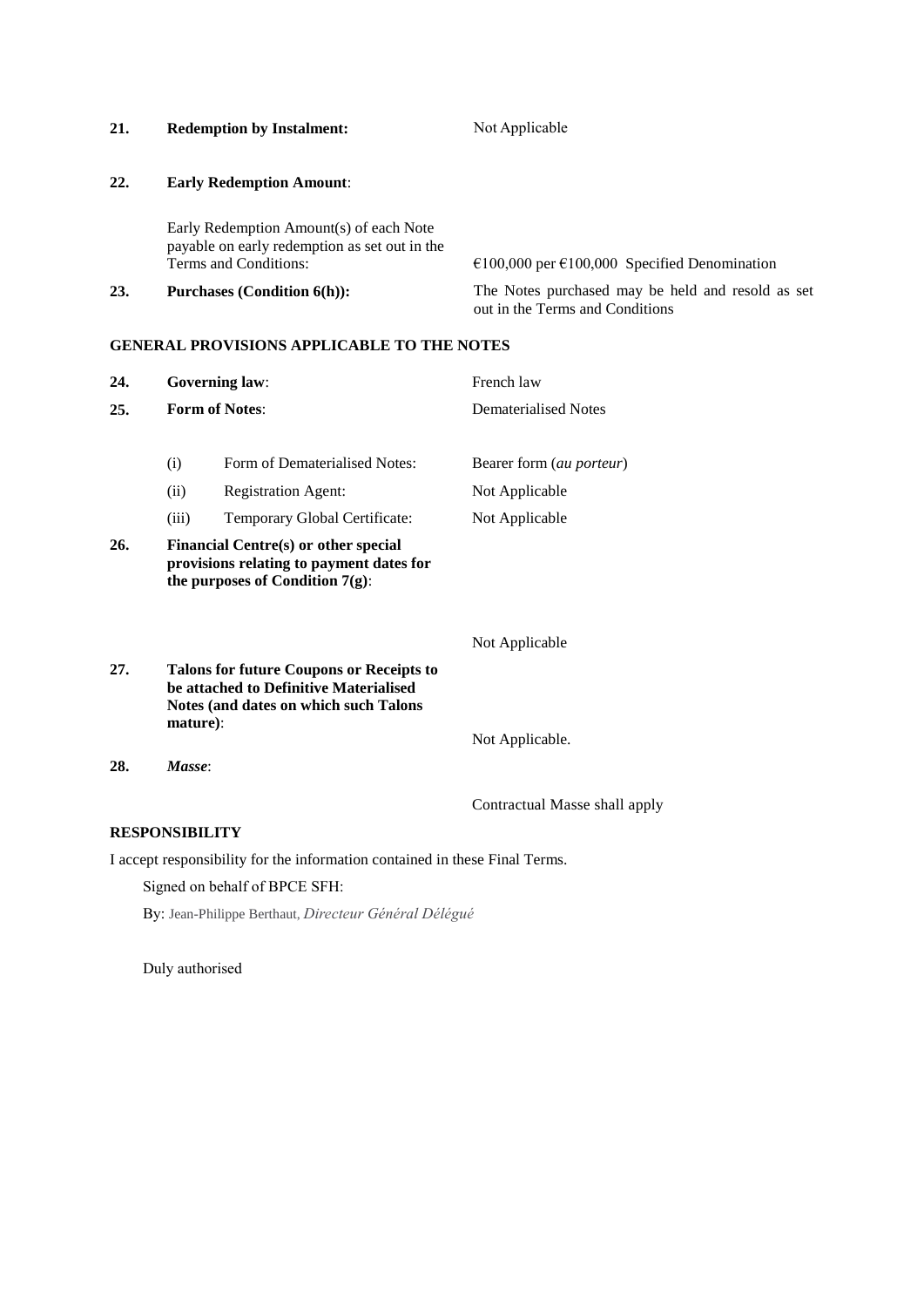### **PART B - OTHER INFORMATION**

#### **1. LISTING AND ADMISSION TO TRADING**

| (i)   | $Listing(s)$ :                                                                                                                                                                 | <b>Euronext Paris</b>                                                                                                                                                                                                                                                                                                                                                                                                                            |
|-------|--------------------------------------------------------------------------------------------------------------------------------------------------------------------------------|--------------------------------------------------------------------------------------------------------------------------------------------------------------------------------------------------------------------------------------------------------------------------------------------------------------------------------------------------------------------------------------------------------------------------------------------------|
| (ii)  | (a) Admission to trading:                                                                                                                                                      | Application has been made by the Issuer (or on its<br>behalf) for the Notes to be admitted to trading on<br>Euronext Paris with effect from the Issue Date                                                                                                                                                                                                                                                                                       |
|       | (b) Regulated Markets or equivalent markets<br>on which, to the knowledge of the Issuer,<br>securities of the same class of the Notes to<br>be admitted to trading are already |                                                                                                                                                                                                                                                                                                                                                                                                                                                  |
|       | admitted to trading:                                                                                                                                                           | Not Applicable                                                                                                                                                                                                                                                                                                                                                                                                                                   |
| (iii) | Estimate of total expenses related to<br>admission to trading:                                                                                                                 | €11,200.00                                                                                                                                                                                                                                                                                                                                                                                                                                       |
| 2.    | <b>RATINGS</b>                                                                                                                                                                 |                                                                                                                                                                                                                                                                                                                                                                                                                                                  |
|       | Ratings:                                                                                                                                                                       | The Notes are expected to be rated:                                                                                                                                                                                                                                                                                                                                                                                                              |
|       |                                                                                                                                                                                | Standard & Poor's Credit Market Services Europe<br>Limited: AAA;                                                                                                                                                                                                                                                                                                                                                                                 |
|       |                                                                                                                                                                                | Moody's Investors Services Ltd.: Aaa;                                                                                                                                                                                                                                                                                                                                                                                                            |
|       |                                                                                                                                                                                | Each of the above agencies is established in the<br>European Union and registered under Regulation (EC)<br>1060/2009 of the European Parliament and the Council<br>of 16 September 2009 on credit rating agencies, as<br>amended (the "CRA Regulation") and included in the<br>list of registered credit rating agencies published on<br>the website of the European Securities and Markets<br>Authority (www.esma.europa.eu) in accordance with |

# **5. INTERESTS OF NATURAL AND LEGAL PERSONS INVOLVED IN THE ISSUE/OFFER**

Save as discussed in "Subscription and Sale" and "Risk factors – Risks related to the Issuer - Certain conflicts of interest", so far as the Issuer is aware, no person involved in the offer of the Notes has an interest material to the issue/offer*.*

the CRA Regulation

# **6. FIXED RATE NOTES ONLY - YIELD**

|    | Indication of yield:                                     | 1.533 per cent. <i>per annum</i> |
|----|----------------------------------------------------------|----------------------------------|
| 7. | <b>OPERATIONAL INFORMATION</b>                           |                                  |
|    | <b>ISIN</b> Code:                                        | FR0013325479                     |
|    | Common Code:                                             | 179902729                        |
|    | Depositaries:                                            |                                  |
|    | Euroclear France to act as Central<br>(a)<br>Depositary: | Yes                              |